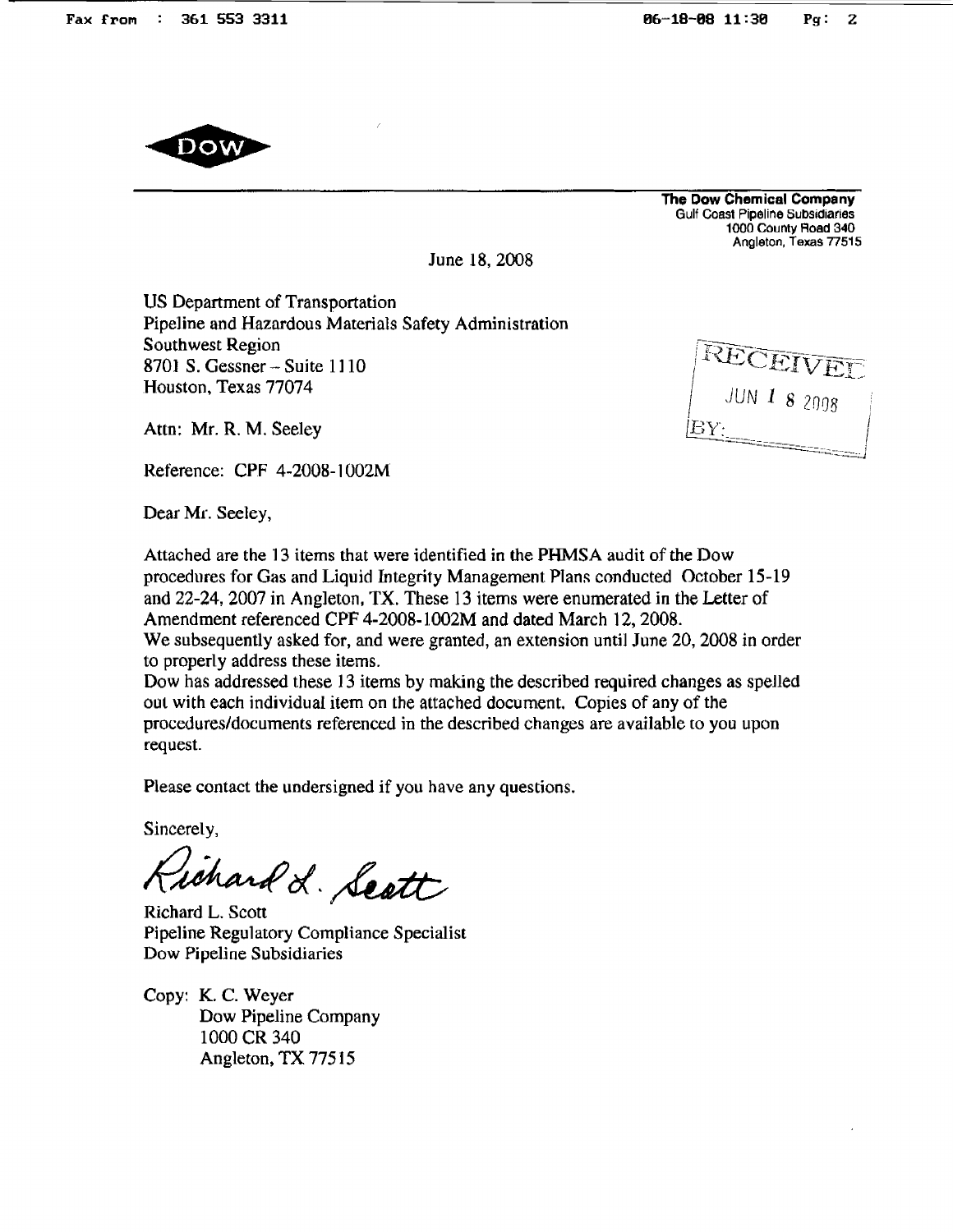Item 1:

*Dow procedures must be revised to better address implementation and review aspects to ensure consistent application results. Three particular areas identified were the Triennial Evaluation, Dig Evaluations,. and Hydrostatic Retesting Schedule changes associated with Management of Change.* 

To address consistent application of the Triennial Evaluation, Dow revised the wording in the Gas IMP Plan (para VIII.B.) and the Liquid IMP Plan (para XI.) to read as follows:

"Program evaluation shall be performed within the framework of Dow's GCPL ODMS Self Assessment Plan for Element 6.08, Process Safety, using the following two activities:

1. The Annual HCA and assessment plan review per PIM 3.13.

2. The Triennial Program Review per PIM 3.11.

Implementation of the assessments is triggered by the Event and Action Tool (EAT) action item for the annually recurring Element 6.08 Self Assessments. Action items generated by the self assessments are entered into EAT (if compliance related) or the Action Item Tracking Tool (AlIT) (if non-compliance related).

Consistent application of the assessments is ensured by the use of the Dow ODMS Self Assessment program, and by including the PIM procedures which further describe the content and objectives of the assessments.

To address consistent application of dig evaluations, Dow added the following requirement to PIM  $3.03$  Post ILI Run, Step 10:

"Anomalies on the final dig plan will be excavated and defect assessment performed by trained and qualified personnel (training and qualifications are defined in the Liquid/Gas lMP Plans).

The digs and defect assessment will be documented on the Anomaly Field Investigation Form. All fields on the form are mandatory unless not applicable and marked as N/A on the form."

Additionally, the following statement was added to the Anomaly Field Investigation Form: "All items are mandatory unless not applicable and marked "N/A"."

Training requirements for employees assigned to locate and document anomaly investigations were addressed as part of Item 2 below.

To address consistent application of schedule Changes, Dow added the following statement to the Liquid IMP Plan: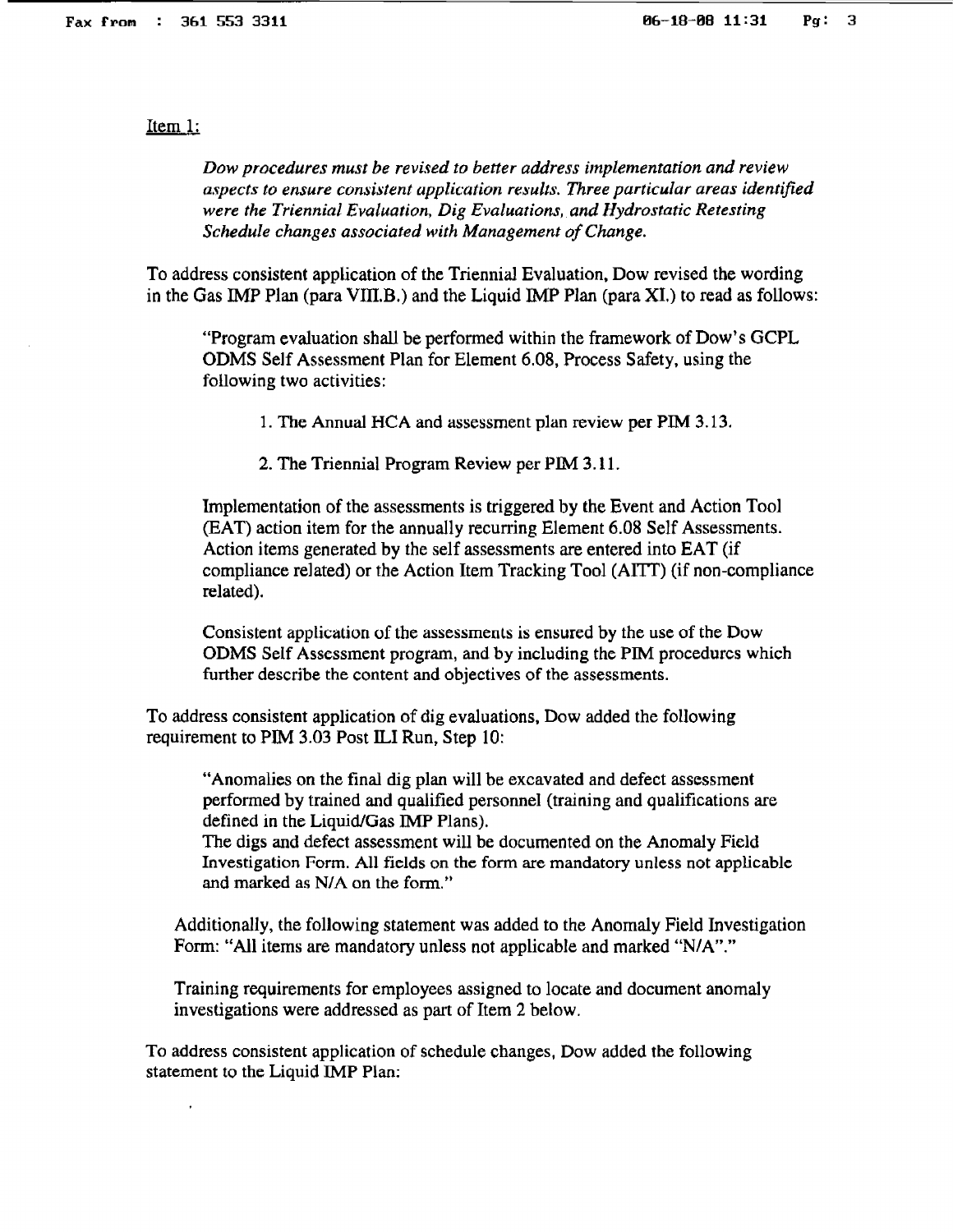XI. Management of Change

A. Management of changes to equipment or procedures shall be controlled through the use of Dow's MOC global work process.

B. All changes to any part of the Plan or Assessment schedule must be documented as to the rationale and approved by the IMP core steering team prior to implementing the change  $[195.452(l)(1)(ii)]$ .

C. PHMSA must be notified prior to any change that affects the 5-year assessment interval as follows  $[195.452(i)(4)]$ :

1. 270 days prior to a longer assessment period based on an engineering analysis.

2. 180 days prior to a longer assessment period based on unavailable technology.

# Item 2:

*The Dow's procedures must be revised to better address specific training requirements for employees assigned to locate and document anomaly investigations. Also, Dow's OM&E 0·16 must be revised to better address the*  training and qualification for personnel involved with performing risk analysis.

To better address training requirements, Dow enumerated the specific training requirements in the Gas IMP Plan (para XIII) and the Liquid IMP Plan (para XII.C.) as follows:

# **Personnel Qualifications & Training [192.915]**

- A. Supervisory personnel personnel in IMP supervisory roles (the core IMP Steering Team membership designated in this Plan) must demonstrate training and experience in the disciplines which they manage. Minimum training and experience requirements are:
	- 1. Within 18 months of assignment to a Supervisory Position over IMP, attend an Industry training course covering 49CFR192 and 49CFR195. (An example of a course that meets this requirement would be the RCP DOT Pipeline Compliance Workshop.)
	- 2. General knowledge through self-study on the Internal Dow Integrity Management Plans and Procedures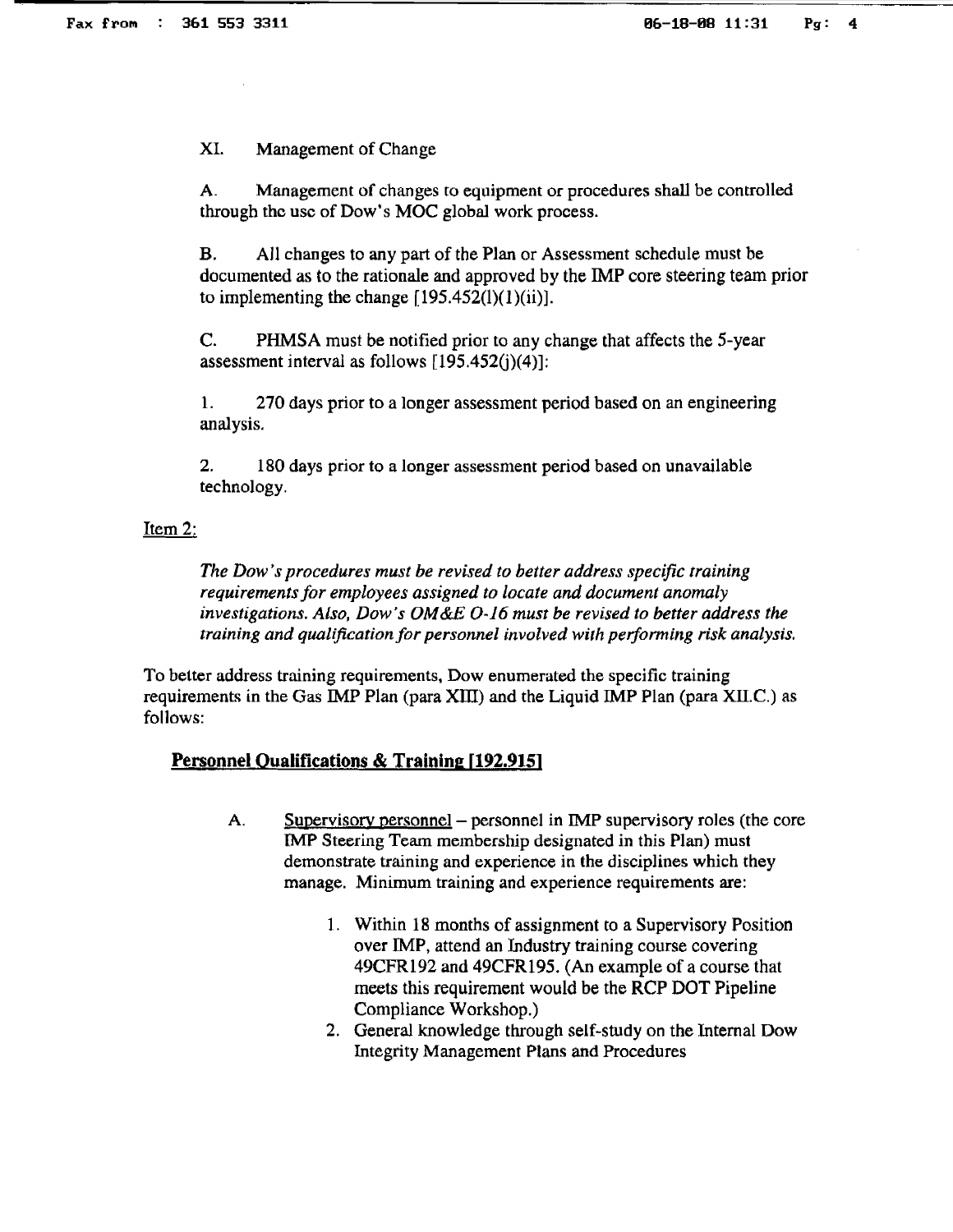Additional training and knowledge (optional, not required) can be obtained through attendance at Industry Seminars

B. Personnel who carry out assessments and evaluate results – this is usually done by Dow and contract engineering personnel and pig vendor technicians/analysts..

> 1. All contractors performing this work shall have a training program and shall provide documentation of the training and qualifications of all personnel working on Dow operated pipeline systems. This includes all persons who:

a. Run or manage the running of assessment tools and programs.

b. Review and analyze results from an integrity assessment.

c. Make recommendations as to actions taken as a result of these assessments.

2. Qualifications of Dow or Dow contract contingent staff personnel who carry out assessments and evaluate assessment results.

- a. B.S. in an engineering discipline or equivalent
- b. Be endorsed/approved by the ILI SME at the MSP tech center
- c. 16 hours of Defect Assessment Training (2 day Kiefner, Clarion, or Equivalent)
- d. 6 hours of regulatory training (DOT workshop, AGA workshop, RRC workshop on pipeline integrity)
- e. 40 hours of supervised on-the-job training working with pigging data and generating dig sheets in the office
- f. 40 hours of on-the-job training in the field working with field technicians (cleaning, launching, receiving, running smart tools, defect assessment)
- g. In-depth knowledge through self-study on the Internal Dow Integrity Management Plans and Procedures
- h. OQ 61 Performing Risk Analysis (PIM 3.15a)

3. In-Line Inspection personnel (Vendor Data Analysts) must be qualified per ASNT ILI-PQ·2003.

c. Persons responsible for supervising IMP field work (digs. defect assessment, and preventive and mitigative measures) - this is usually done by Dow Construction Managers. The following training and qualifications are required: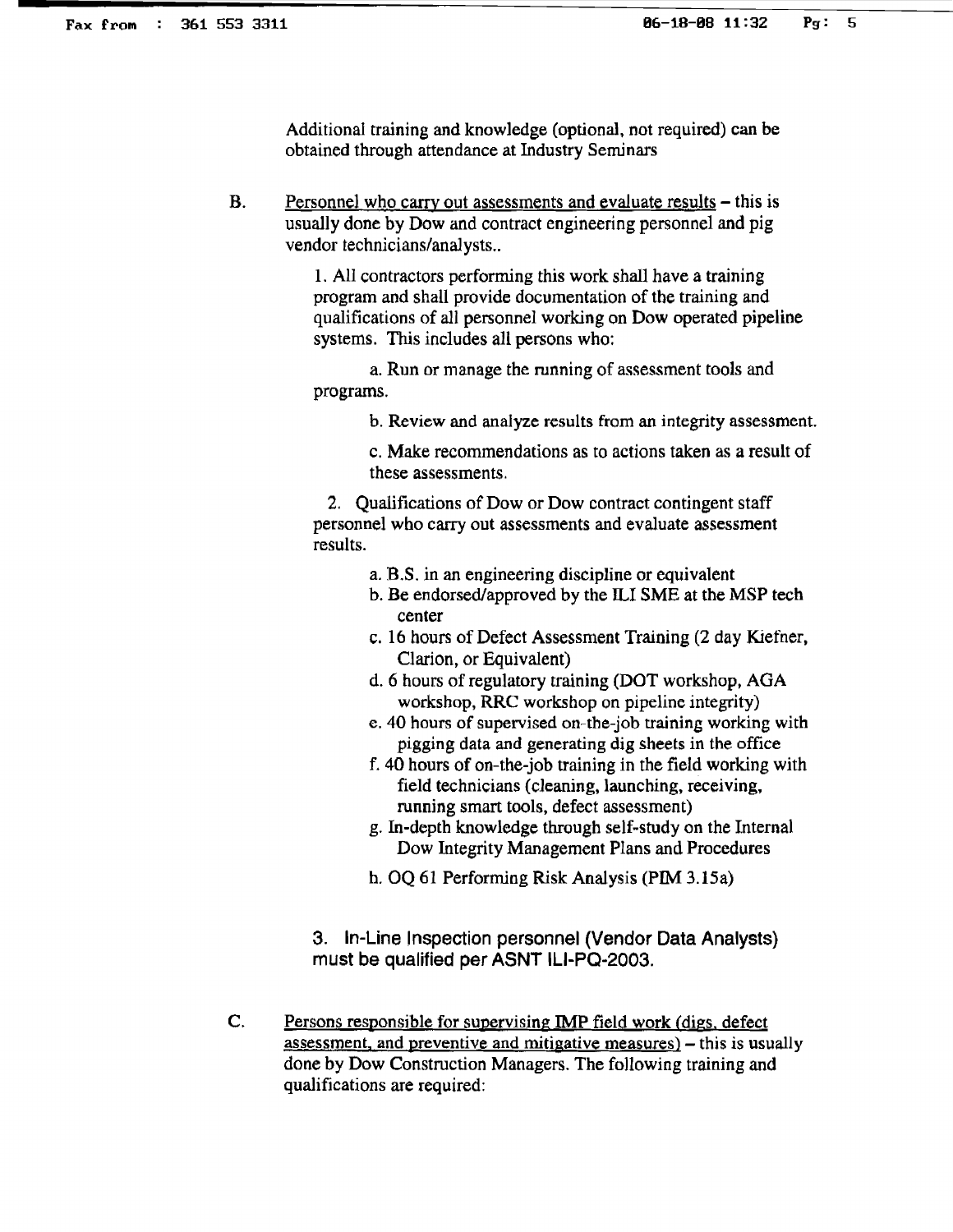- 1. IMP Gas and Liquid Plans
- 2. Project Inspection Manual
- 3. OQ 5 Inspect Buried Pipe When Exposed
- 4. OQ 6 Electrically Inspect Bare Pipe
- 5. OQ 7 Prevention of Atmospheric Corrosion
- 6. OQ 8 Measure Wall Thickness of Pipe
- 7. OQ 12 Inspect Internal Pipe Surfaces
- 8. OQ 13 Application and Repair of External Coatings
- 9. OQ 17 Line Locating and Provide Temporary Marking of Buried Pipeline Prior to Excavation
- 10. OQ 32 Moving In-Service Pipe
- 11. OQ 34 Inspect Existing Pipe Following Movement
- 12. OQ 35 Inspection of Clearance of Existing Pipe to Underground Structures
- 13. OQ 36 Abandoning. Safe Disconnect, Purging, and Sealing of Pipeline Facilities
- 14. OQ 37 Installation or Repair of Support Structures on Existing Aboveground Components
- 15. OQ 38 Inspection Activities for Tie-Ins, Pipe Replacements, or Other Components Connecting to an Existing Pipeline
- 16. OQ 39 Backfilling a Trench Following Maintenance
- 17. OQ 40 Perform General Pipeline Repair Activities
- 18. OQ 41 Conduct Pressure Tests
- 19. OQ 43 Welding on Existing Pipeline Systems
- 20. OQ 44 Inspection and Testing of Welds
- 21. OQ 47 Operate Pressure Relieving Devices for Launching and Receiving Facilities
- 22. OQ 50 Prevention of Accidental Ignition
- 23. OQ 52 Abnormal Conditions Operation Response
- 24. OQ 55 Damage Prevention
- 25. OQ 57 Purge Gas or Air from a Gas Pipeline
- 26. OQ 58 Purge Gas or Air from a Liquid Pipeline
- 27. OQ 62 Defect Assessment (PlM 1.23, PIM 2.01 through 2.10, PIM 3.18)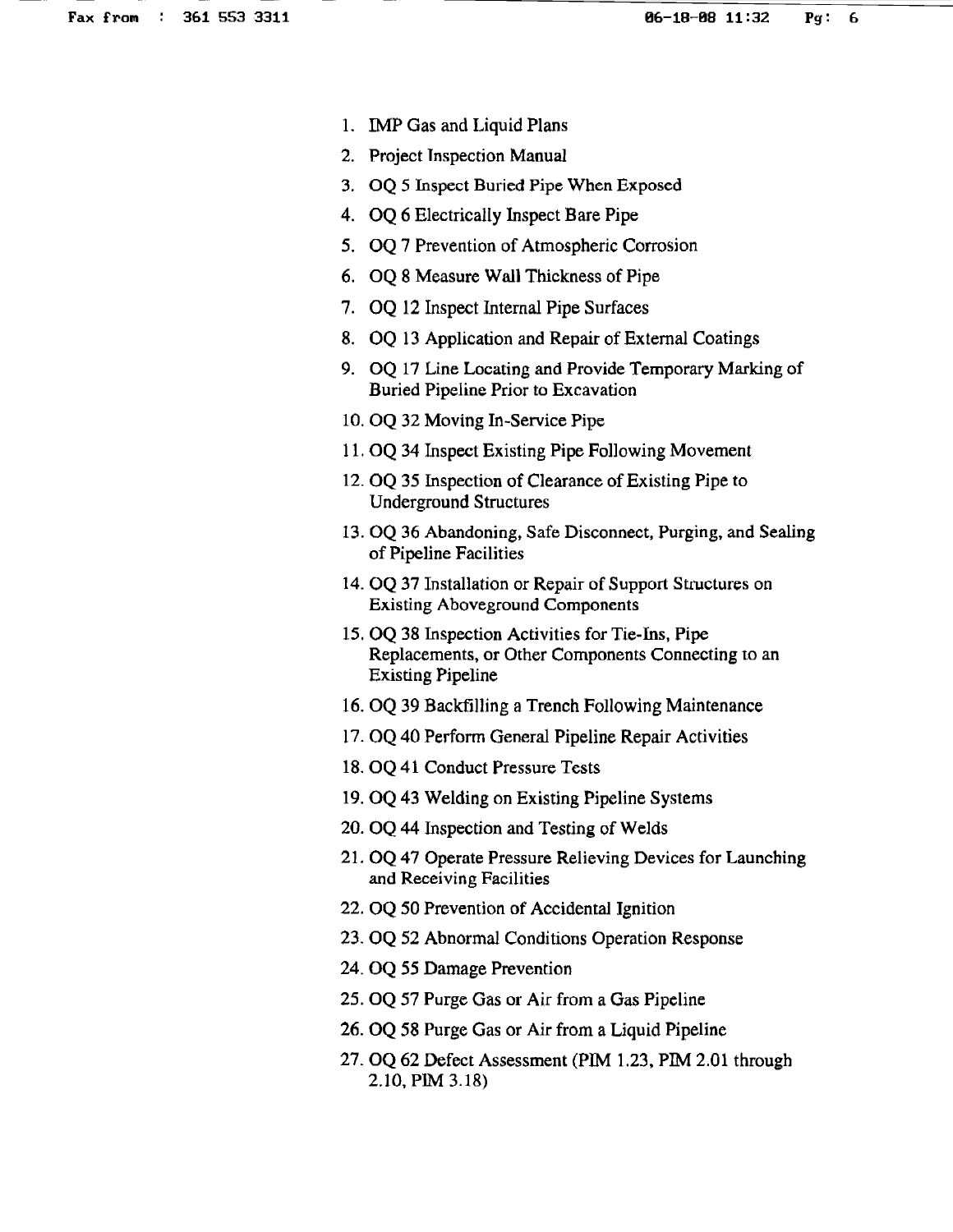Additionally, Dow added the new Operator Qualification tasks (#61 and #62) to OM&E 0-16, and training curriculums are under development and will be provided upon request.

Item 3:

*Dow's procedures must be revised to provide better documentation on how the Risk Model evaluates interactive threats. Dow must al:1O revise its procedure to provide better documentation in the appropriate O&Ms related to the potential exclusion of threats related to internal corrosion, long seam problems, and both near neutral and high pH SCC.* 

The following statement was added to the Liquid IMP Plan:

VIlA. "Identification and evaluation of threats and risks is accomplished as described in PIM 3.15a, Evaluating Threats and Risk Analysis. The risk factors in para B below are included."

The following statements were added to the Gas IMP Plan:

m.c. "Interactive threats are more fully described in PlM 3.15a. The Risk Model is designed to quantify the impact of interactive threats on the overall risk ranking system."

IV.D.l. "See PIM 3.15a, Evaluating Threats and Risk Assessment, for guidelines in determining threat applicability for each pipeline."

Dow is in the process of creating a new procedure, PIM 3.15a Evaluating Threats and Risk Analysis, which will be available for review upon request after it is completed.

This procedure will document how the Risk Model evaluates interactive threats.

Item 4:

*Dow must revise its procedures to better document the collection of all the data sources identified in Table 2from B31.88. Dow must also revise its procedures to provide better documentation on how and when they validate the data related to specific locations on their pipelines and how the risk model uses conservative numbers when data is not known or available.* 

The data sources identified in Table 2 from B31.8S were added to the Gas IMP Plan (IV.A.) as follows:

"Data gathering, review, and integration begins with the Front End Loading (FEL) process (following Dow GCPL procedure PIM 3.01, Front End Loading for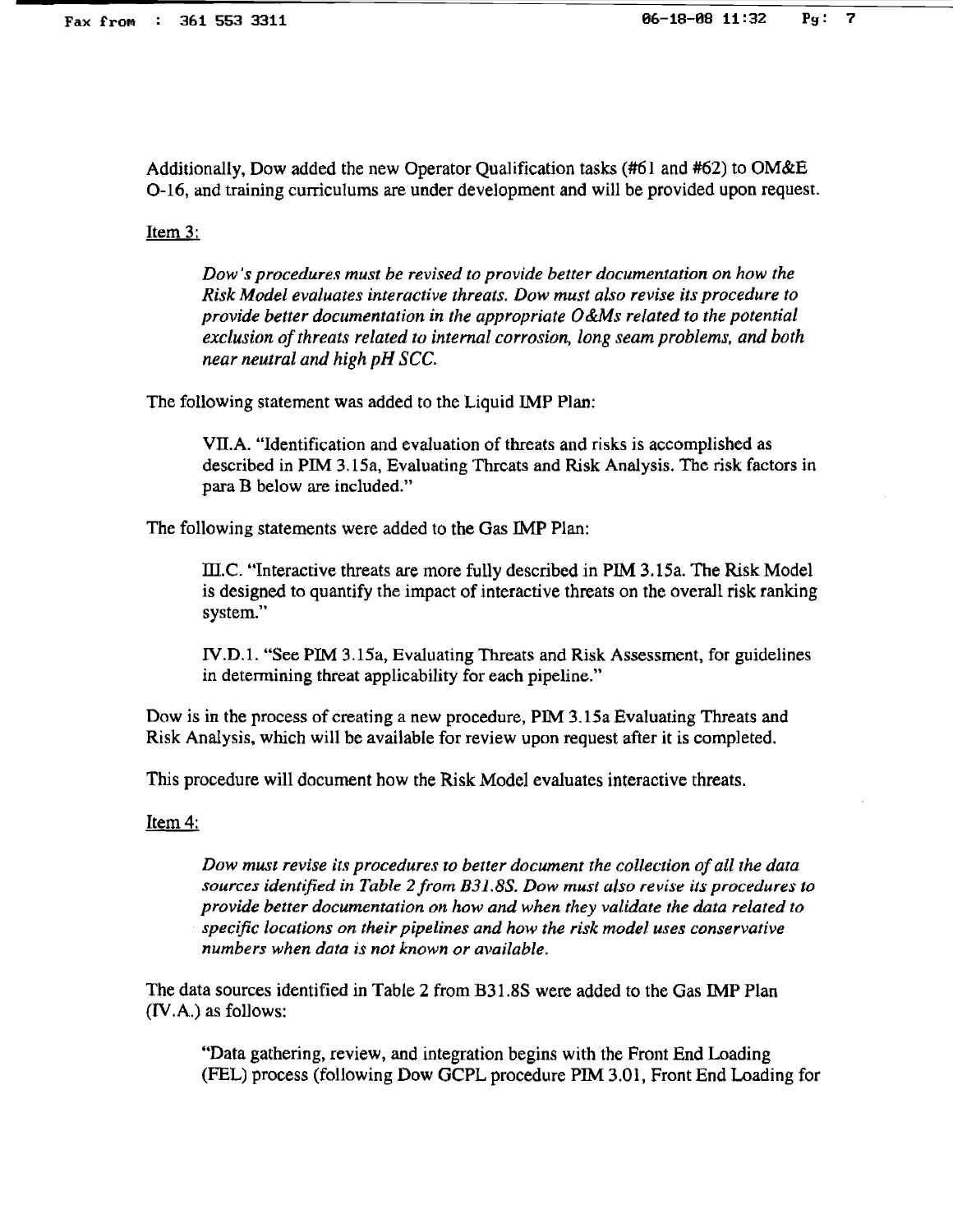IMP Turnaround Projects), and ends with the Data Integration process (following Dow GCPL procedure PIM 3.17, Data Integration Procedure).

1. During the PIM 3.01, FEL process, all data sources necessary for risk assessment and for planning the IMP inspection are gathered, reviewed, and analyzed. Typical data sources include:

 $(a)$  P&ID's

- (b) Pipeline Alignment Drawings
- (c) Original construction inspector notes/records
- (d) Pipeline aerial photography
- (e) Facility drawings/maps
- (t) As-built drawings
- (g) Material certifications
- (h) Survey reports/drawings
- (i) Safety related condition reports
- G) Operator standards/specifications
- (k) Industry standards/specifications
- (1) O&M procedures
- (m) Emergency response plans
- (n) Inspection records
- (0) Test reports/records
- (p) Incident reports
- (q) Compliance records
- (r) Design/engineering repons
- (s) Technical evaluations
- (t) Manufacturer equipment data"

These data sources were also added to Dow GCPL procedure PIM 3.01, Front End Loading for IMP Turnaround Projects.

To address data validation, missing data, and conservative assumptions, Dow added the following statements to the Gas IMP Plan (IV.A.):

"All data gathered for risk analysis shall be checked for accuracy. Data from the GPIMS database is considered valid because of the two level approvals required to commit the data into the database. Other data shall be validated by the original source document, field verification, or confirmation from two different data sources.

"When data is not available, conservative assumptions shall be made. Each threat covered by the missing or suspect data shall be assumed to apply to the segment being evaluated.

"Default values used in the Risk Model are the most conservative values that can reasonably apply. Default values are documented in the GPIMS Risk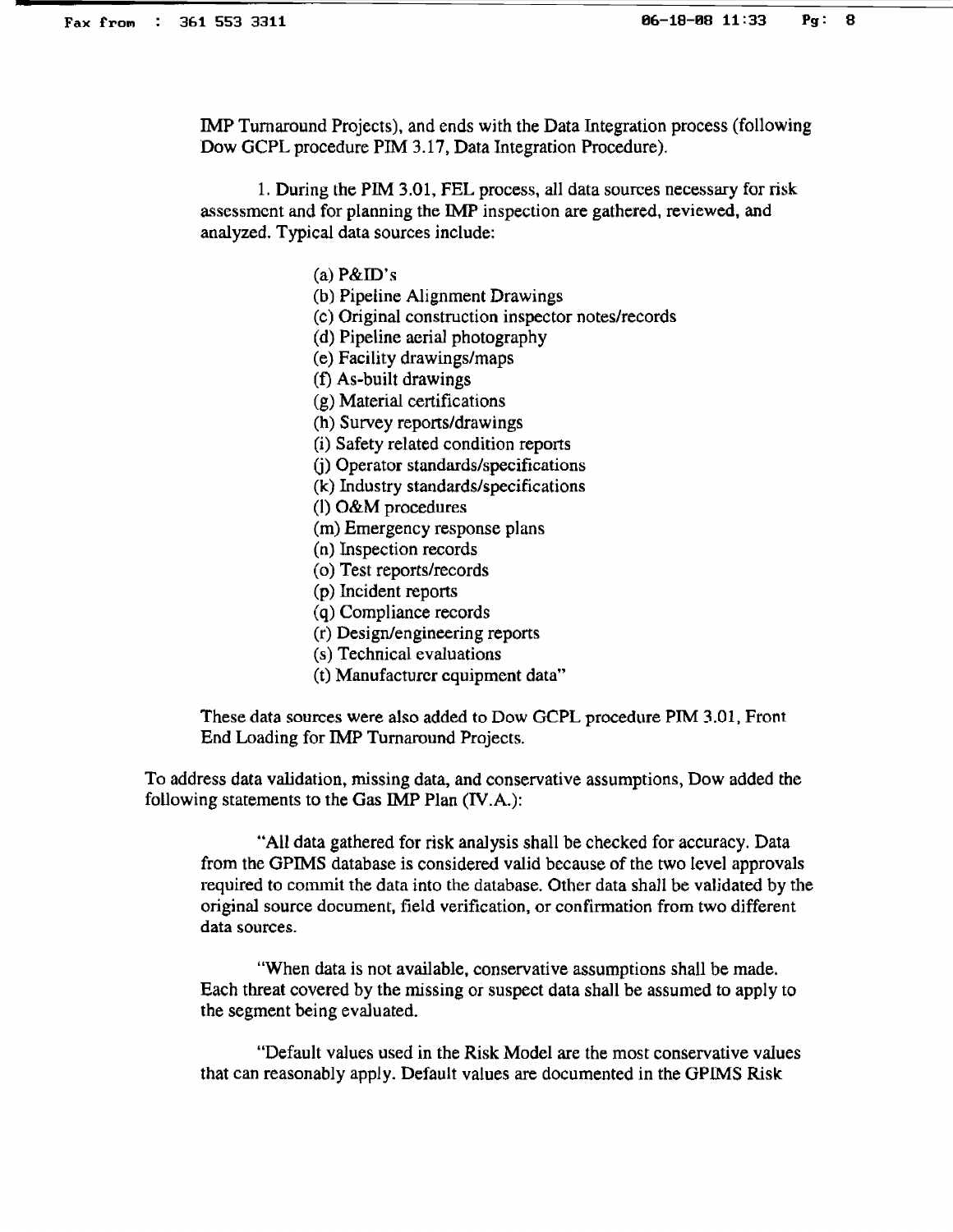Frame Modeler Base Model documentation. Because default vaJues can inflate relative risk scores, reasonable efforts shall be made to eliminate default values with the actual, validated data."

## Item 5:

*Dow must revise its procedures to provide better documentation on how it validates that risk assessment results are logical and consistent with the operator's and industry's experience. (PIM 3.08)* 

Dow has updated GCPL Procedure PIM 3.08 to address validation of risk assessment results. The updated procedure is available for review upon request.

## Item 6:

*Dow must revise its procedures to ensure that when Guided Wave tools and technologies are used at cased crossings. Dow submits for the appropriate "other technology" requirements. Dow indicated they did not plan to use "other technology" but their plans previously submitted for cased crossings did not include the use ofGuided Wave, which currently is the only acceptable method to evaluate cased crossings.* 

Dow has updated the ECDA Protocol, version 05-2008 Rev D, to include the following language in 4.9 Selection of Indirect Inspection Tool ( $\text{IIT}$ ), 4.9.1 Number of  $\text{IIT}$ 's ...

"Guided Wave Ultrasonic (GWUT) shall be used as "other technology" in HCA areas and as a complementary tool in non-HCA areas. A notification must be submitted 90 days prior to using GWUT in HCA areas for Liquid pipelines and 180 days prior to using GWUT in HCA areas for Gas pipelines. A final inspection and validation report is in Form F (Guided Wave Checklist)."

And, footnote 5 to Table 2 ECDA Tool Selection Guidance has been added as follows:

"5. GWUT can either be used as a complementary tool (non-HCA) or as a stand-alone tool under the category of "Other Technology" (HCA area). See Appendix E Long Range Guided Wave Ultrasonic Testing (GWUT)."

# Item 7:

*Dow* must revise its procedures to provide detailed steps for the use of ACVG, *DCVG, and PCM.* 

Dow has develop new procedures for ACVG, DCVG and PCM surveys, including a check list before any of these surveys are performed in the field. These procedures are referenced in the ECDA Protocol, version 05-2008 Rev D.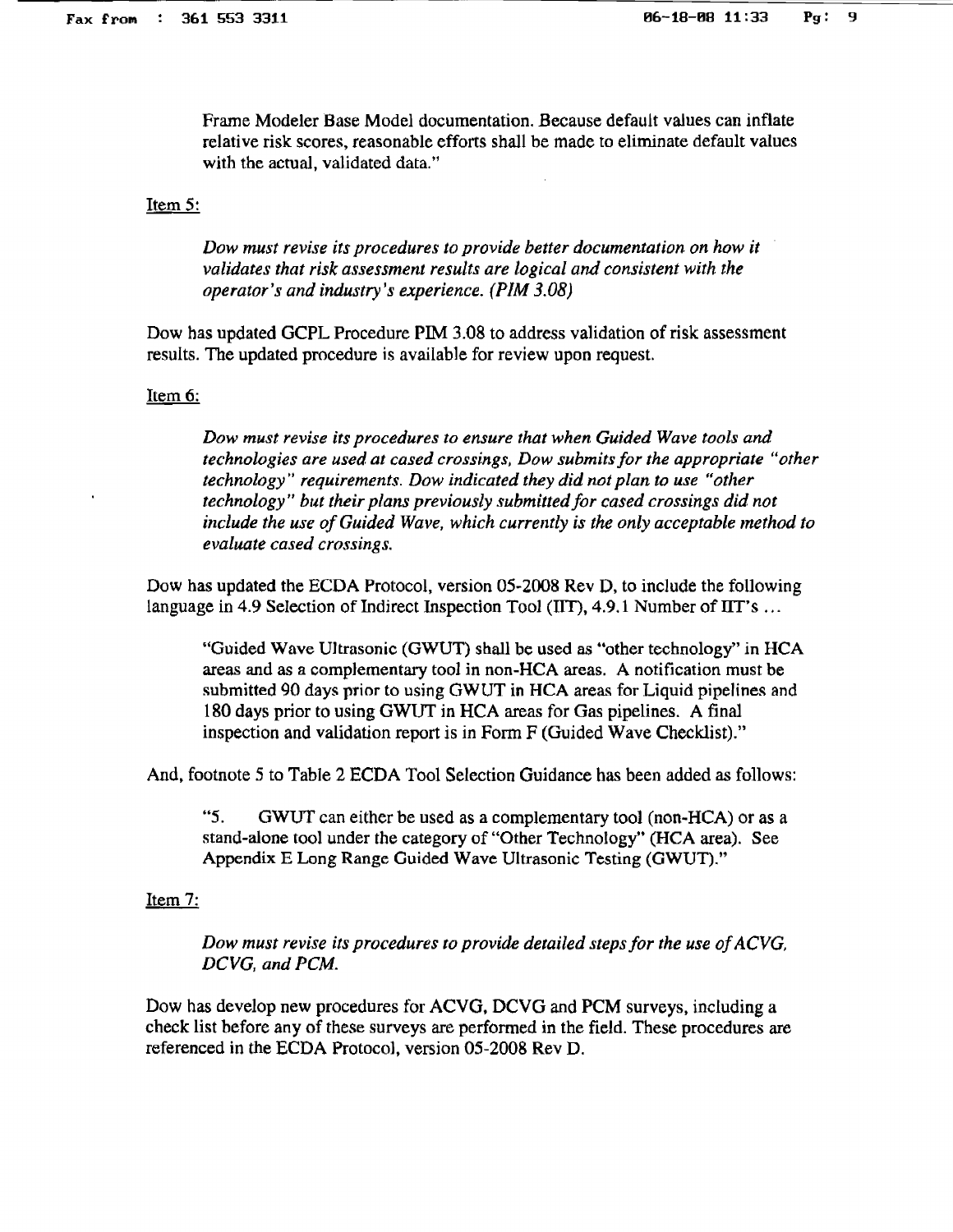These procedures are available for review upon request.

#### Item 8:

*Dow must revise its procedures to ensure that the more restrictive requirements are sufficiently documented in order to determine exactly what are the additional requirements for both the NACE standard and the regulation.* 

Dow has updated the ECDA Protocol version 05-2008 Rev D and ICDA Protocol version 05-07-2008 Rev 6 protocols adding the requirements and restrictive criteria for each of the four phases when ECDA andlor ICDA are applied for the First *Time* as follows:

ECDA Protocol version 05-2008 Rev D

Pre-Assessment:

"4.10 Initial ECDA Applications

The first time ECDA is applied, it is required that more stringent requirements be used for each phase of the ECDA process (i.e., pre-assessment, indirect examination and direct examination). These more restrictive criteria shall be documented in the appropriate fonns and in the Closure Report. At a minimum, one of the following additional tasks shall be performed:

• Defining high populated areas as additional ECDA regions.

• Pre-mark the pipeline to enhance data integration such as putting flags or paint dots at unique field and/or ROW features

• Perform test holes to obtain additional data on the pipeline and its environment and soil conditions"

Indirect Inspections:

"5.6. Initial ECDA Applications

The first time ECDA is applied, it is required that more stringent requirements be used for each phase of the ECDA process (i.e., pre-assessment, indirect examination and direct examination). These more restrictive criteria shall be documented in the appropriate forms and in the Closure Report. At a minimum, one of the following additional tasks shall be performed:

• For paved areas, direct contact with the subsurface soil (by boring through the pavement) to ensure readings obtained are viable.

• Use an additional tool, three instead of two for part or all of the survey area.

• Establishing a severity table and apply increased severity for each tool result:

• For CIS any reading more positive than -0.95 vDC is a severe indication (even though the CP potential shows that the area currently has adequate CP).

• For the PCM severe category, reduce the amount of signal reduction over a set length of pipe (i.e. reduce a 20% loss over 1000 feet to a 15% loss over 1000 feet).

• Require closer distance between test point readings for possible greater accuracy and less chance of missing an indication.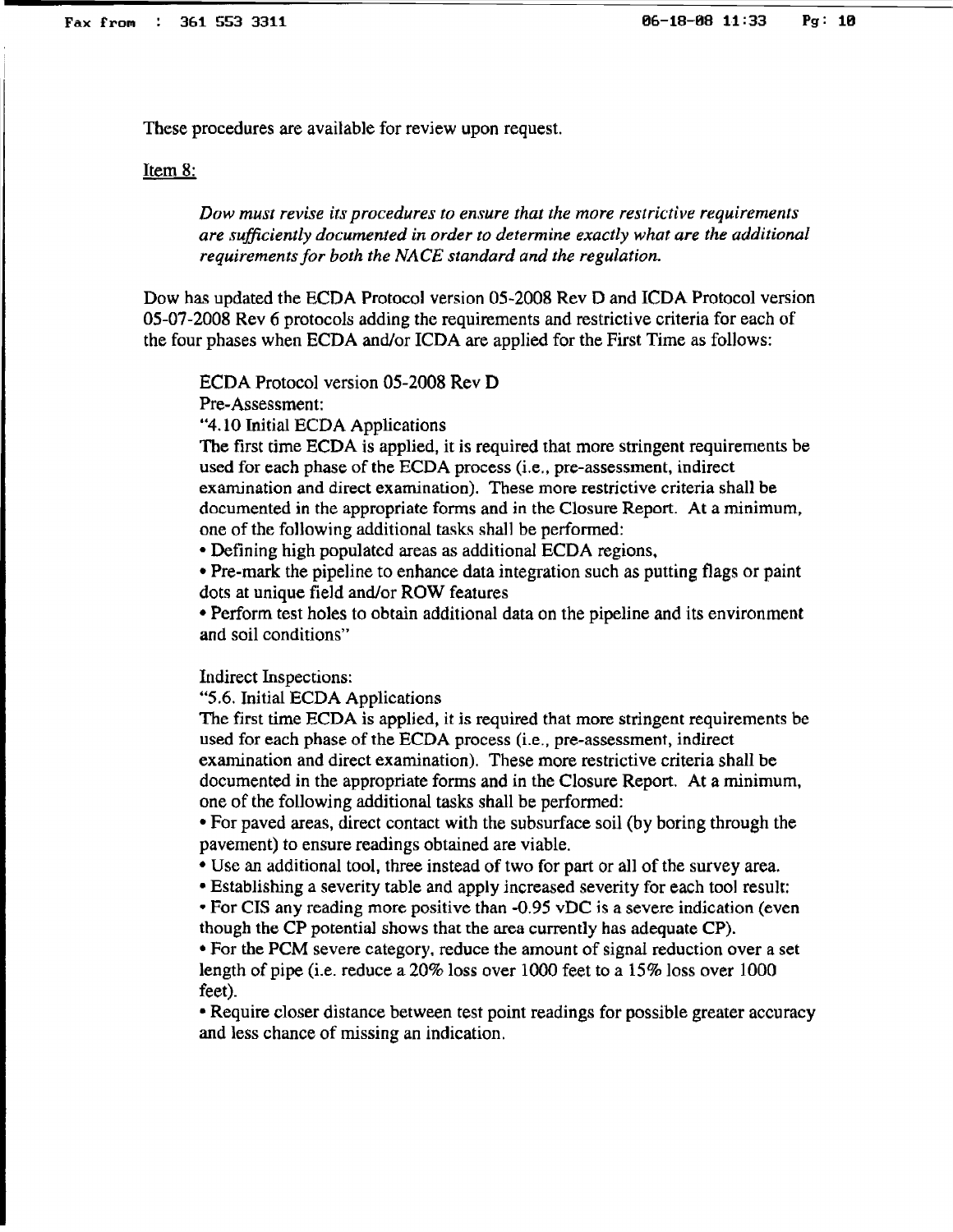• Increase the excavation priorities by categorizing the highest two coating fault indications be treated as immediate and all subsequent indications be scheduled no matter how minor they appear.

• For indirect survey tool conflicts, even if resolved, redo indirect inspections for all tools"

Direct Examination:

"7.16 Initial ECDA Applications

The first time ECDA is applied, it is required that more stringent requirements be used for each phase of the ECDA process (i.e., pre-assessment, indirect examination and direct examination), These more restrictive criteria shall be documented in the appropriate forms and in the Closure Report. At a minimum, one of the following additional tasks shall be performed:

• Provide a larger excavation to assure all nearby indications are discovered to eliminate the potential of major indications masking minor or less severe indications.

• Requiring additional testing and or NDE results be obtained before closing excavations (such as Magnetic particle. X-ray and UT readings on all suspected indications, seams and welds).

• Resurvey ECDA region after immediate indications are repaired to determine if other indications were masked by large indication.

• Require addition of a "dual coupon" test station in each excavation to assist as monitoring point and diagnostic check going forward.

### Post Assessment

"7.8 Initial ECDA Applications

The first time ECDA is applied, it is required that more stringent requirements be used for each phase of the ECDA process (i.e., pre-assessment, indirect examination and direct examination). These more restrictive criteria shall be documented in the appropriate forms and in the Closure Report. At a minimum, one of the following additional tasks shall be performed:

• The need for more stringent monitoring conditions (if corrosion is suspected).

• Shorter re-assessment intervals.

• Supplement the ECDA with a different assessment method either before or at the next scheduled assessment"

ICDA Protocol version 05-07-2008 Rev 6

Pre-Assessment

"3.4.3 First Time Application

When DG-ICDA is applied for the first time, consideration shall be given to the need for additional regions based on historic piping configuration"

Indirect Inspections:

"4.4.4 First Time Application

When DG-ICDA is applied for the first time, consideration shall be given to the need for more stringent flow modeling or critical angle calculation. [Examples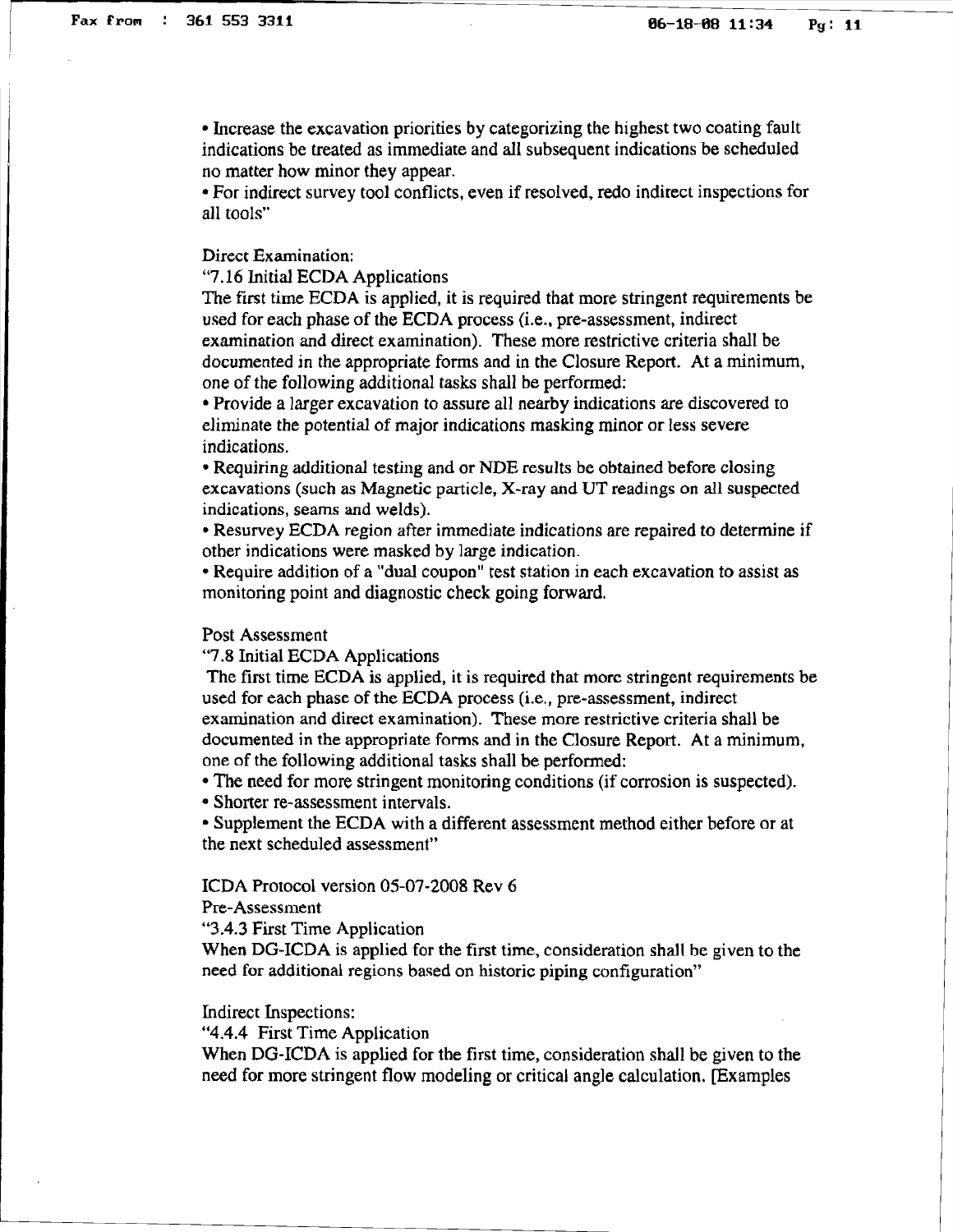would include: 1) to use the seasonal specific flow conditions which result in the worst case flow model or critical angle, or 2) to use data from an ECDA analysis (i.e. historic and current operating conditions, flow rates, and general operational history) to help define worst case flow conditions"

Direct Examination:

"5.14 First Time Application

When DG-ICDA is applied for the first time, consideration shall be given to the need for extending the distance that direct examinations are conducted at each direct inspection location (i.e. additional one-foot C-scan segments). If ECDA is applied concurrent with ICDA, conduct at least three (3) ICDA validation examinations at ECDA locations"

Post Assessment:

"6.7 First Time Application

When DG-ICDA is applied for the first time, consideration shall be given to more restrictive criteria during Post Assessment evaluation. Examples include:

• The need for more stringent monitoring conditions (if corrosion is suspected), and/or

• Pipe cut-outs for examination at suspect NDT areas. and/or

• Shorter re-assessment intervals, and/or

• Supplement the ICDA with a different assessment method either before or at the next scheduled assessment"

#### Item 9:

*Dow must revise its procedures changing all "shoulds" to "shalls" in order to ensure that all standards incorporated be reference are fully implemented. Where*  it *is not possible to implement the standard completely. Dow must provide documentation to ensure that its alternative actions provide an equivalent level of safety and when actions cannot be implemented, it must have documented technical justifications for not taking those actions.* 

The following statement was added to the Liquid 1MP Plan:

II.A.: "All industry standards incorporated by reference in 49 CFR 195.452 shall be fully implemented in this Plan, and in Dow Procedures that are referenced by and implement this Plan, as recommended in the industry standard."

The following statement was added to the Gas IMP Plan:

ILF.: "All industry standards incorporated by reference in 49 CFR 192 Subpart O shall be fully implemented in this Plan, and in Dow Procedures that are referenced by and implement this Plan. as recommended in the industry standard."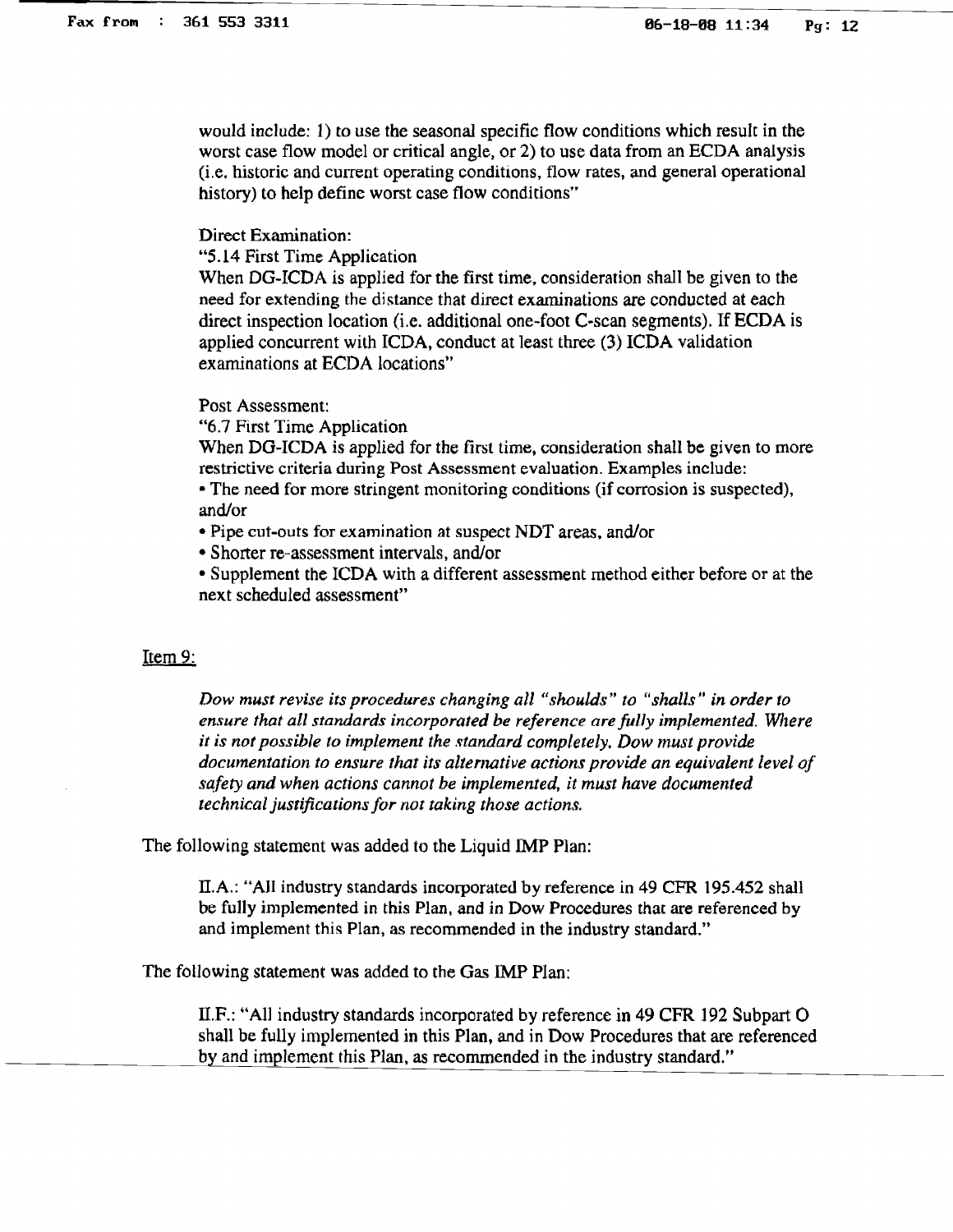### Item 10:

*Dow must revise its excavation requirements to ensure that the proper number of* digs are conducted in each HCA based on all of the applicable ICDA regions, *including the minimum number required.* 

Dow has updated the ICDA Protocol, version 05-07-08 Rev 6, to include the following language in 5.3 Direct Examination Process, 5.3.1 Required Number of Direct Inspections per Region...

"When there is an HCA within a DG-ICDA region, two low point locations shall be direct inspected moving downstream from the beginning of the DG-ICDA region. These locations can be sags, drips, valves, manifolds, dead-legs, traps and/or areas where the inclination is larger than the critical angle. If internal corrosion is found in any of these locations, the following next low point within the RCA shall be excavated and a direct examination shall be performed."

### Item 11:

*Dow must revise its procedures to ensure retention times are consistent with the regulations. (Gas Plan Xll)* 

The Gas JMP Plan has been updated in XII. Records, Responsibilities and Qualifications to reflect that all categories of records listed in 192.947 shall be retained for the useful life of the pipeline.

The revised Plan is available for review upon request.

#### Item 12:

*Dow must revise its procedures to document the testing requirements associated with hydrostatic test failures.* 

Dow has updated GCPL Procedure PiM 1.20, Dow Generalized Hydrostatic Test Specification, by adding the following Analysis of Failures section:

"Hydrotest failures (leaks and ruptures) and pressure reversals shall be fully investigated, analyzed, and documented. Special attention shall be given to determining the cause of the failure or pressure reversal. H the cause of failure or pressure reversal is not obvious to the lMP Technical Specialist within hislher technical competency, the pipe shall be examined by a Dow metallurgist or a contract metallurgist.

Results/findings of the failure/pressure reversal analysis shall be integrated with all other findings during the IMP assessment. Appropriate Preventive & Mitigative Measures, if warranted, shall be determined during the data integration process."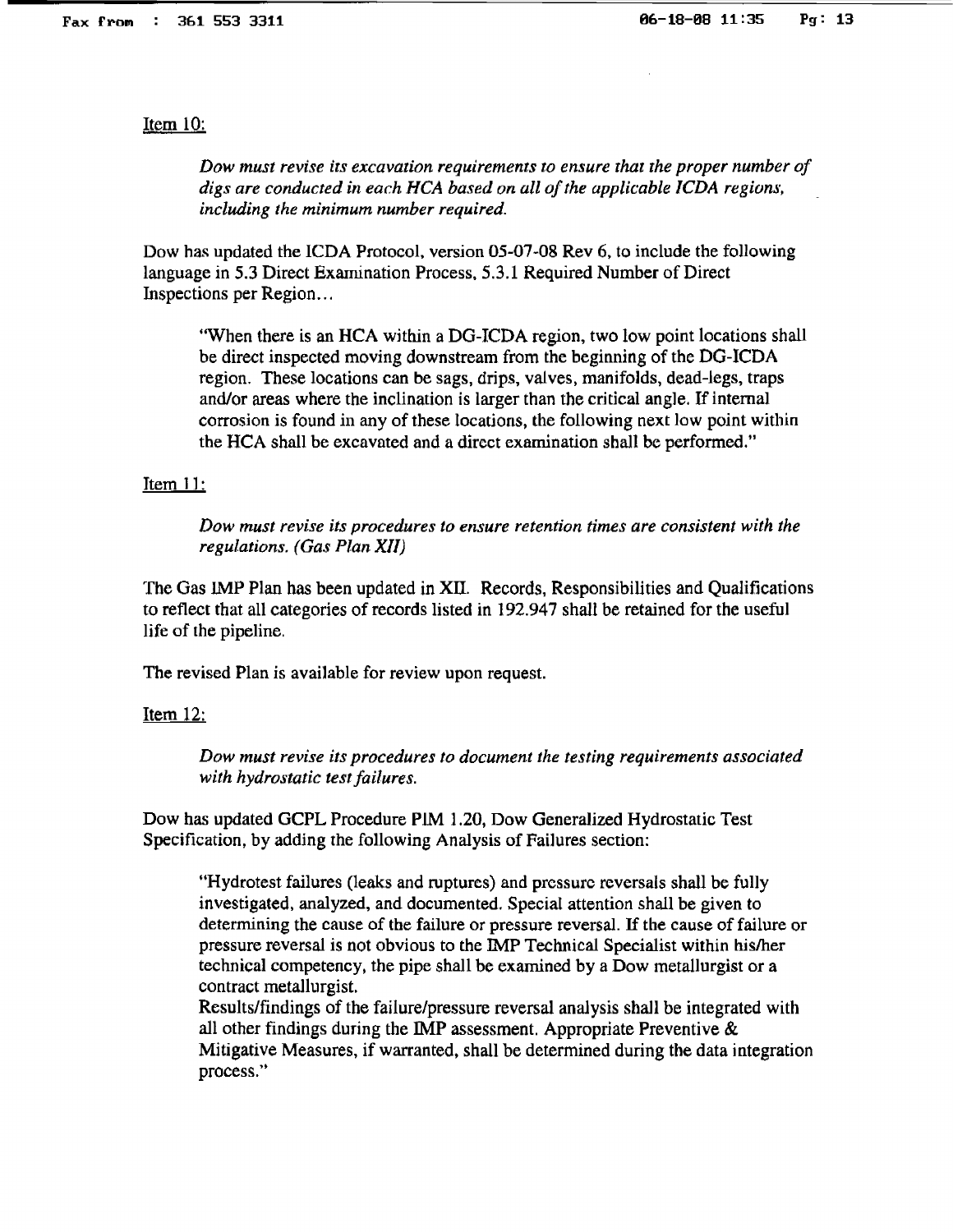Dow has updated the Liquid and Gas IMP Plans to reference PIM 1.20.

Item 13:

*Dow must revise its buffer informationfrom its plan to ensure proper correlation with Appendix* C.

Dow has updated OME 0-01 Appendix D to match the buffer zones in the Liquid IMP Plan Appendix G. Dow is in the process of adding more explanation in Appendix G regarding how volumes used in the PHAST model are selected and calculated, and the effect on the resulting buffer zones.